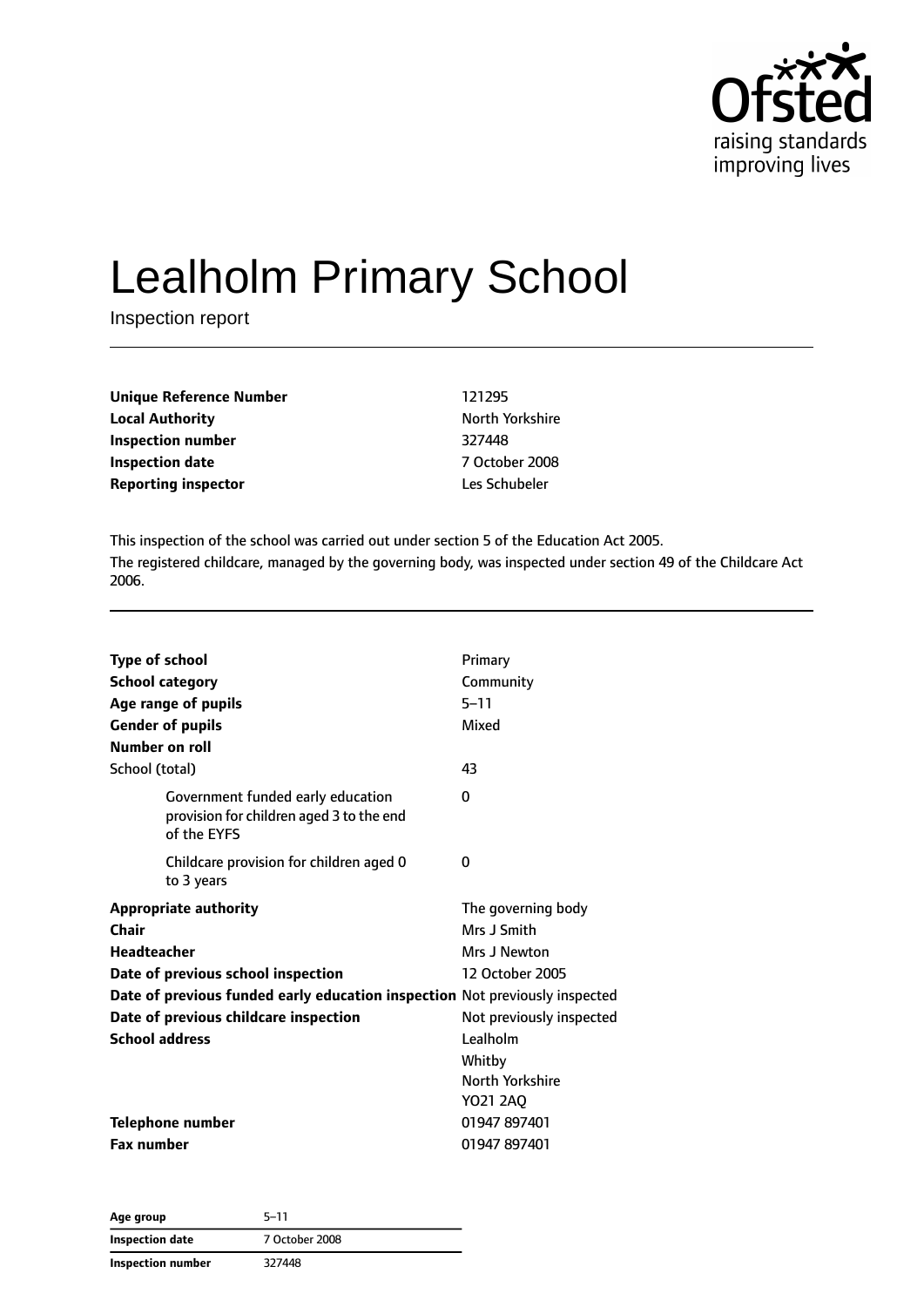.

<sup>©</sup> Crown copyright 2008

Website: www.ofsted.gov.uk

This document may be reproduced in whole or in part for non-commercial educational purposes, provided that the information quoted is reproduced without adaptation and the source and date of publication are stated.

Further copies of this report are obtainable from the school. Under the Education Act 2005, the school must provide a copy of this report free of charge to certain categories of people. A charge not exceeding the full cost of reproduction may be made for any other copies supplied.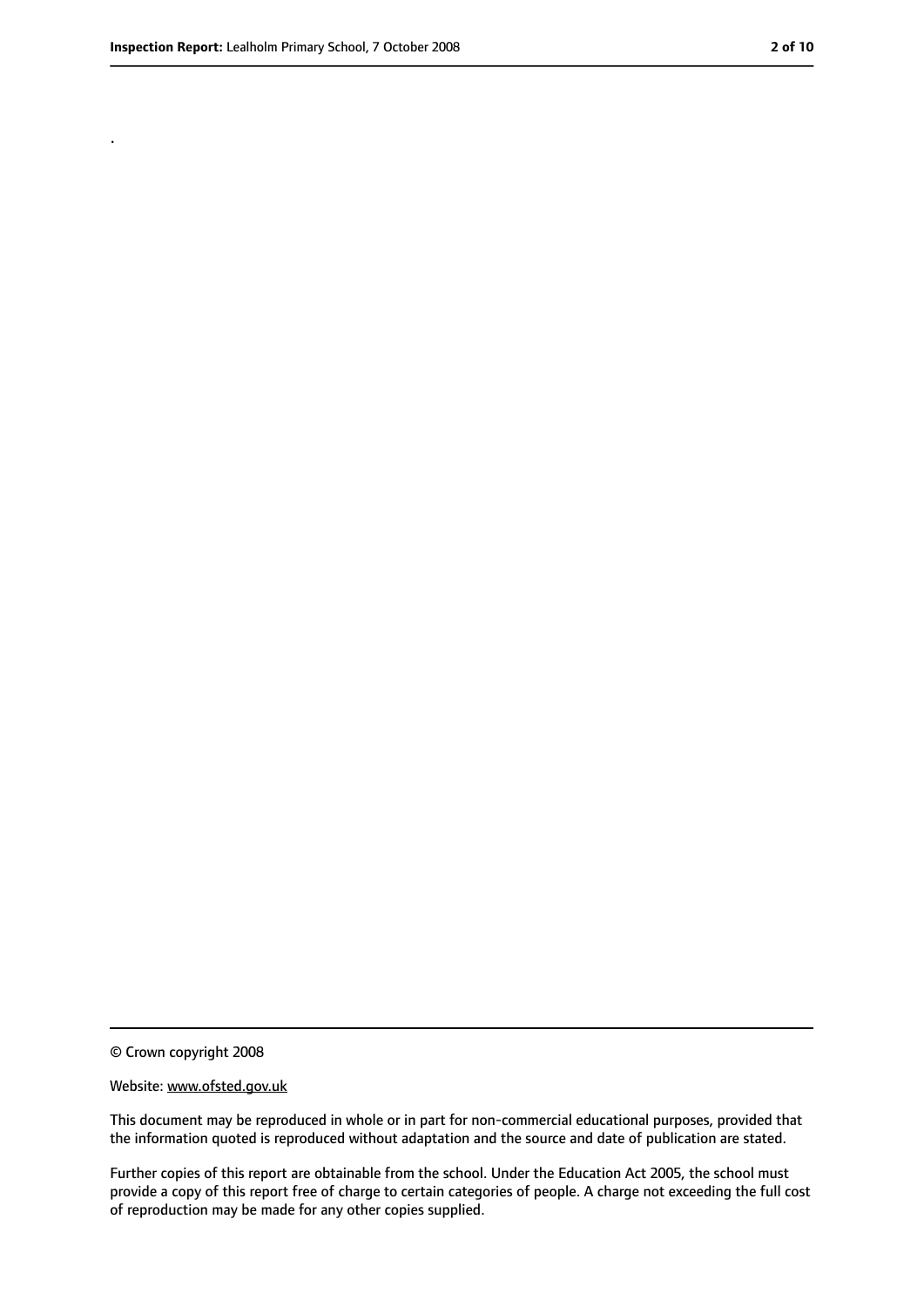# **Introduction**

The inspection was carried out by an Additional Inspector. The inspector evaluated the overall effectiveness of the school and investigated the following issues: pupils' achievement; the curriculum; the provision of care, guidance and support and the quality of leadership and management. Evidence was gathered from the school's self-evaluation; national published assessment data and the school's own assessment records, policies and minutes; observation of the school at work; interviews with staff and pupils; and the parents' questionnaires. Other aspects of the school's work were not investigated in detail, but the inspector found no evidence to suggest the school's own assessments, as given in the self-evaluation, were not justified and these have been included where appropriate in the report.

## **Description of the school**

Lealholm Primary is a very small village school serving an agricultural area on the edge of moorland. The proportion of pupils with learning difficulties and/or disabilities is above average. Almost all pupils are of White British heritage. The proportion of pupils entitled to free school meals is well below average. At the time of the inspection there were three mixed-age classes. The school has recently been awarded Healthy Schools status.

#### **Key for inspection grades**

| Grade 1 | Outstanding  |
|---------|--------------|
| Grade 2 | Good         |
| Grade 3 | Satisfactory |
| Grade 4 | Inadequate   |
|         |              |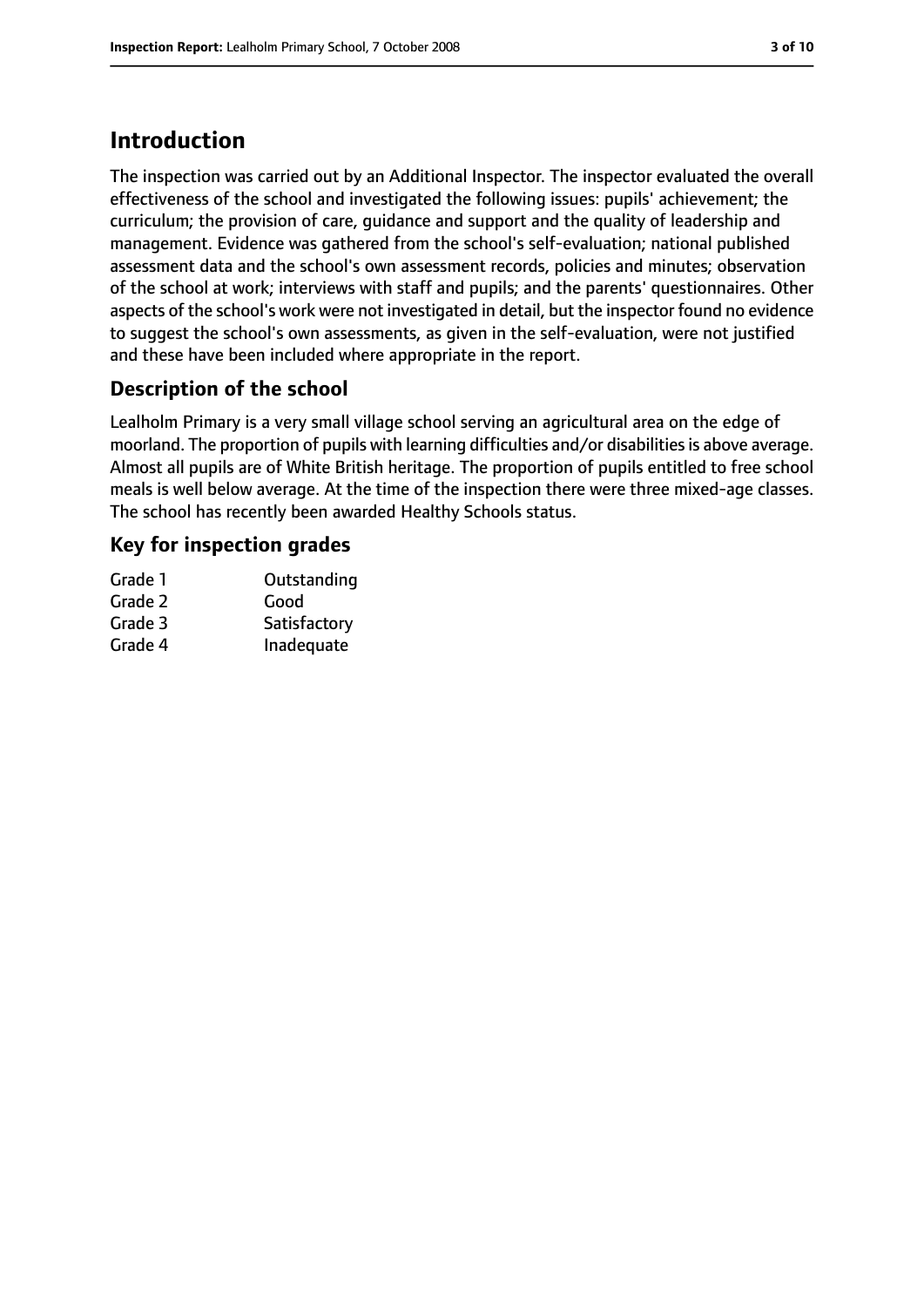## **Overall effectiveness of the school**

#### **Grade: 2**

This is a good and very welcoming school that excels in the care it gives to each individual, helping pupils to grow into confident young people. Pupils love coming to school and thoroughly enjoy taking part in all the activities that are offered to them.

Achievement is good across the school. In recent years, children have tended to start school with skills below those typically expected for their age, particularly in language. There are variations in standards from year to year because of small year groups and sometimes because the proportion of pupils with learning difficulties and/or disabilities in a year group is high. These factors are reflected in the below average standards at the end of Reception and Year 2 in the last two years. Nevertheless, pupils make good progress from their starting points because the quality of teaching is good, assessment procedures are applied rigorously and effective support is provided for individual pupils in need of extra help. At Key Stage 2, standards are consistently above or well above average at the end of Year 6, which represents good achievement for these pupils. The school's emphasis on inclusion means that the achievement of all groups of pupils, including those with learning difficulties and/or disabilities, is good. Vigorous and effective action by the school has been taken to improve the standard of pupils' writing skills. Provisional results for 2008 indicate that a high proportion of pupils reached the higher levels in the national tests in English and that targets were exceeded in both English and mathematics. As the standards pupils reach in science looks to have fallen from its traditionally high levels to below average, the school is now reviewing its assessment procedures in that subject.

The quality of care, guidance and support is good overall. The excellent pastoral care for pupils is highly valued by parents, who are overwhelmingly supportive of the school in almost all respects. They comment on how staff are 'kind, caring and supportive' and 'show a genuine interest in the welfare of the children'. However, despite the best efforts of the school to deter them from doing so, a small minority of parents now take their children on holiday during term-time. Consequently, the school's rate of attendance, which was well above the national average until 2006, has fallen below the national average during the last two years.

The academic guidance that is offered to all pupils is good. Pupils' progress is monitored regularly and any pupils who are falling behind are quickly identified and given additional, effective support. Those who have learning, behavioural, emotional and social difficulties are identified early and are given excellent support to help them to make good progress, both academically and in their personal development. Pupils are very aware of the challenging targets they are trying to achieve. They say that the targets act as incentives for them to do their best.

Pupils' spiritual, moral and social development is good. Relationships are excellent, which creates a climate conducive to learning. Pupils show exceptionally good attitudes to learning and their behaviour is exemplary. They cooperate very well with one another and with all adults in and around the school. They say they enjoy school life immensely because there are 'so many things to do' and 'everyone's your friend'. They are adamant that there is no bullying in the school. They feel safe because they are confident that there is always an adult to turn to if they experience any problems. They have an excellent understanding of how to live healthily. They know the importance of exercise and demonstrate this by their enthusiastic participation in the wide range of sporting activities available both during and after school. Pupils make an excellent contribution to the school community. Older pupils help new starters to settle in by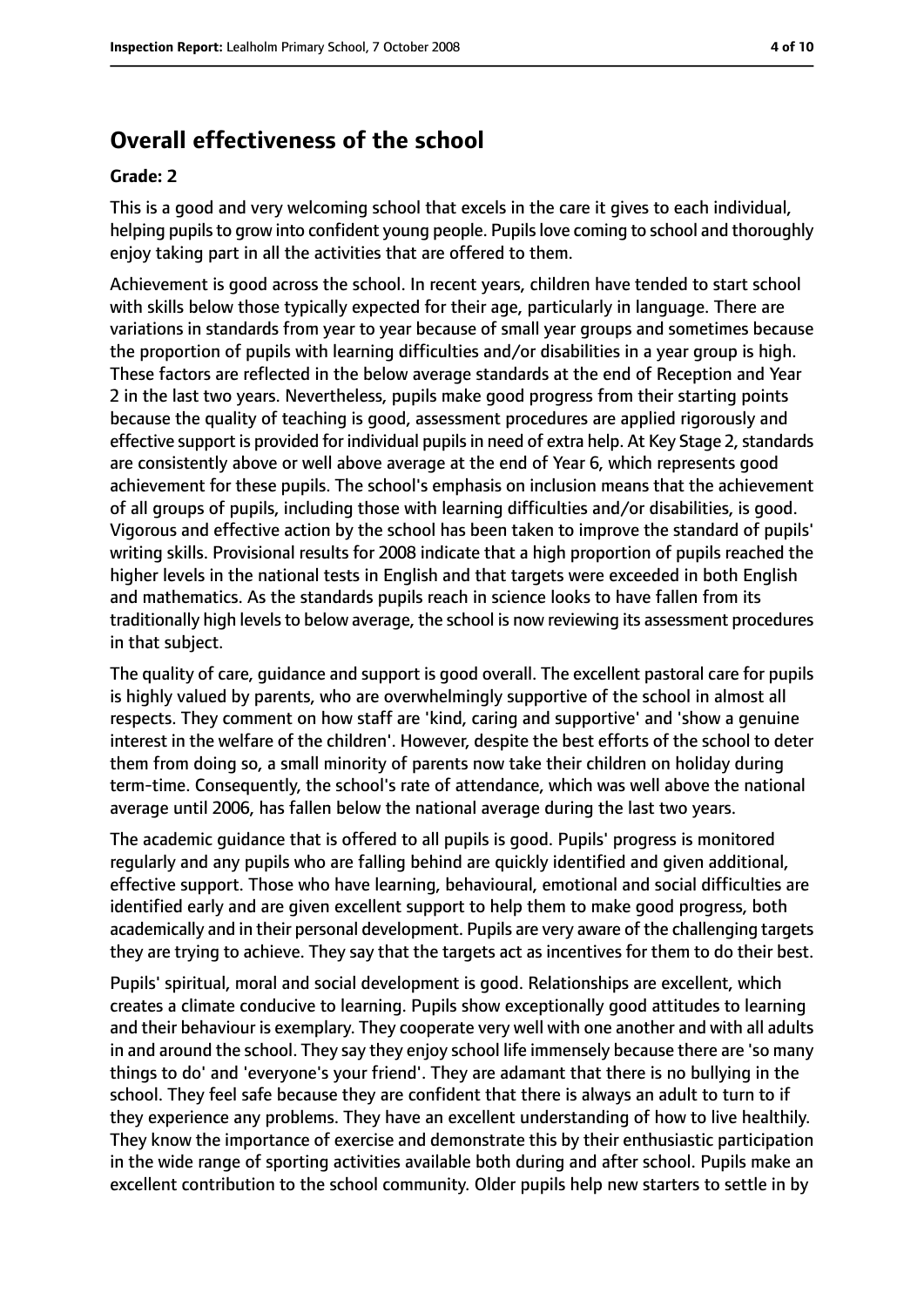keeping an eye on them in the dining hall and around the school at breaks. They appreciate the opportunities they now have to contribute to decisions about the purchase of play equipment or which charities to support. They plan and run fund-raising activities. The opportunities to develop teamwork skills that such activities provide, added to their growing competence in literacy, numeracy, and information and communication technology (ICT), help pupils to be prepared well for the next stage in their education.

The school makes good use of its wealth of up-to-date and relevant assessment information to set clear, manageable targets for pupils so that they know how well they are doing and how to improve. Assessment data is also used well to help teachers to provide the appropriate level of support and challenge for all pupils. Lessons are briskly paced and thoroughly planned. Teaching assistants contribute well to the good learning in lessons.

A wide range of extra-curricular activities, including music, cookery and gardening, enlivens the school's good curriculum and makes a strong contribution to pupils' personal development and enjoyment of school. Community cohesion is promoted well by means of strong links with the local community in events such as the annual Festival of Arts. An emphasis on music, art and French expands pupils' cultural horizons, as does the link with Unicef, which enables pupils to understand more clearly international issues such as the need for clean water in countries such as Gambia. However, pupils do not have enough opportunitiesto learn about wider cultural influences in British multi-ethnic society. Residential visits to an outdoor activities centre provide older pupils with yet more opportunities to extend their experiences by mixing with pupils from other schools and so enhance their personal development.

Leadership and management are good. Safeguarding and child protection arrangements are in place. The headteacher sets a positive tone and provides clear direction for the school. One of the key features of the school's success is the way that the headteacher and staff work as a cohesive team to make sure that the drive for improvement does not slow. Constructive links with other schools, including a special school, have been forged to ensure that the pupils and staff do not suffer from the limitations of resources and expertise that could afflict a small school. Governors support and challenge the school effectively because they have a detailed understanding of the school's development and its priorities. The school's self-evaluation processes are well established and have enabled the school to identify and then redress weaknesses in the school's performance. Issues from the previous inspection have been successfully tackled: assessment procedures are used effectively to improve pupil outcomes, pupils understand better the process of setting targets because they are more involved in it, and they now know that their views are valued by the school'sleaders. Coupled with a successful focus on improving pupils' writing, such actions show that the capacity for further improvement is good and the school can face the future with confidence.

#### **Effectiveness of the Early Years Foundation Stage**

#### **Grade: 2**

Children thrive during their time in Reception and get off to a good start in their full-time education. They make good progress in the development of their personal and social skills and in literacy because teachers' planning is excellent, the quality of teaching is good and the area is well led and managed.

Thorough and regular assessments enable Reception staff to develop a clear idea of children's standards and how well they are learning. Planning focuses very clearly on children's needs and interests, providing interesting and challenging activities and ensuring that support is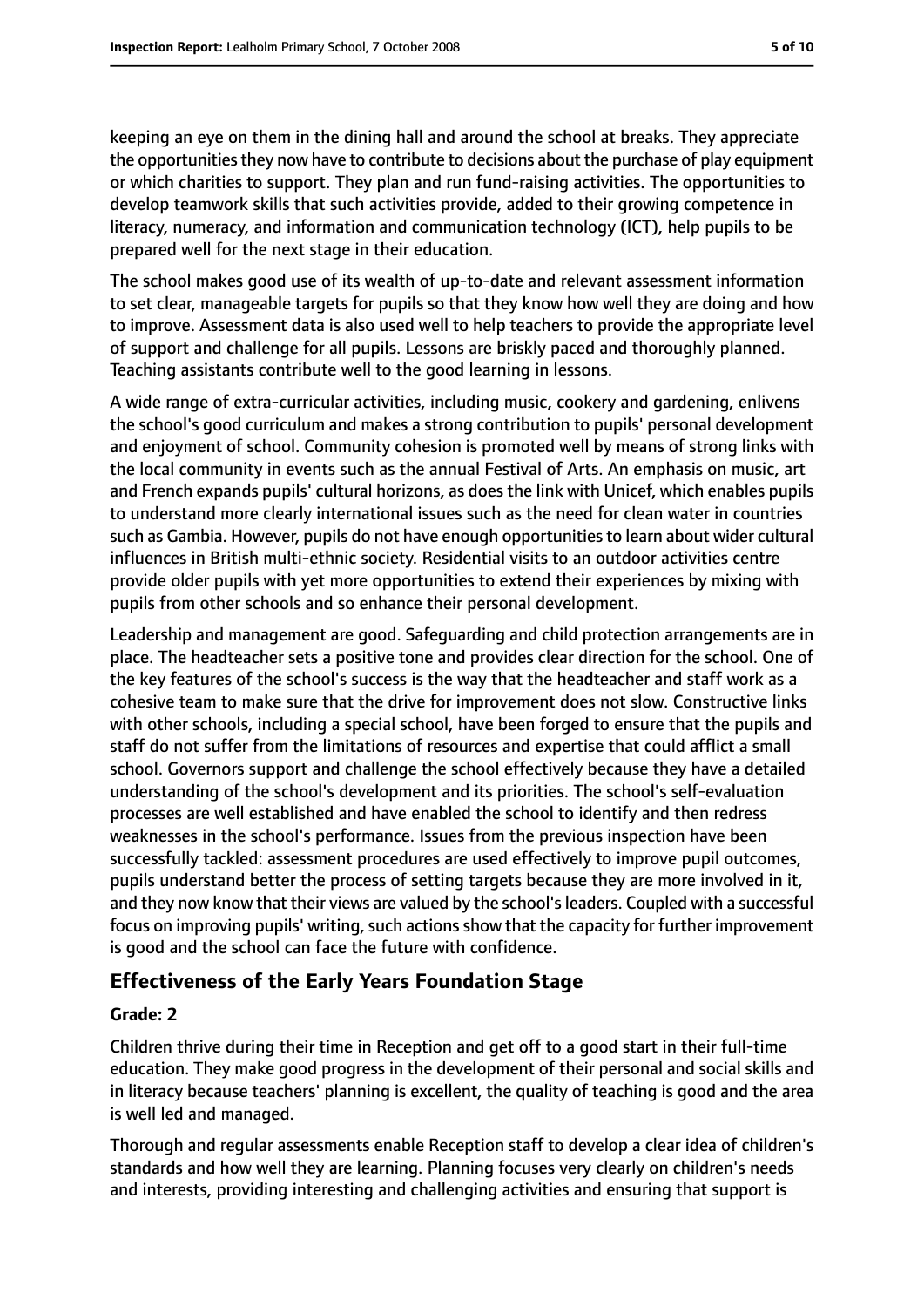available when required. Teaching assistants work closely with the teacher and make a significant contribution to children's good care and achievement. Children benefit from the supportive, cooperative atmosphere in which their welfare is well promoted. The mixed-age class enables children to observe among the Year 1 pupils daily models of expected behaviour and attitudes. As a result, they settle quickly into school routines.

The school has positive relationships with pre-school playgroups, which helps to ensure good induction arrangements for children and their families.

#### **What the school should do to improve further**

- Ensure that pupils develop a better understanding of cultural diversity to prepare them for life in multi-cultural Britain.
- Improve rates of attendance.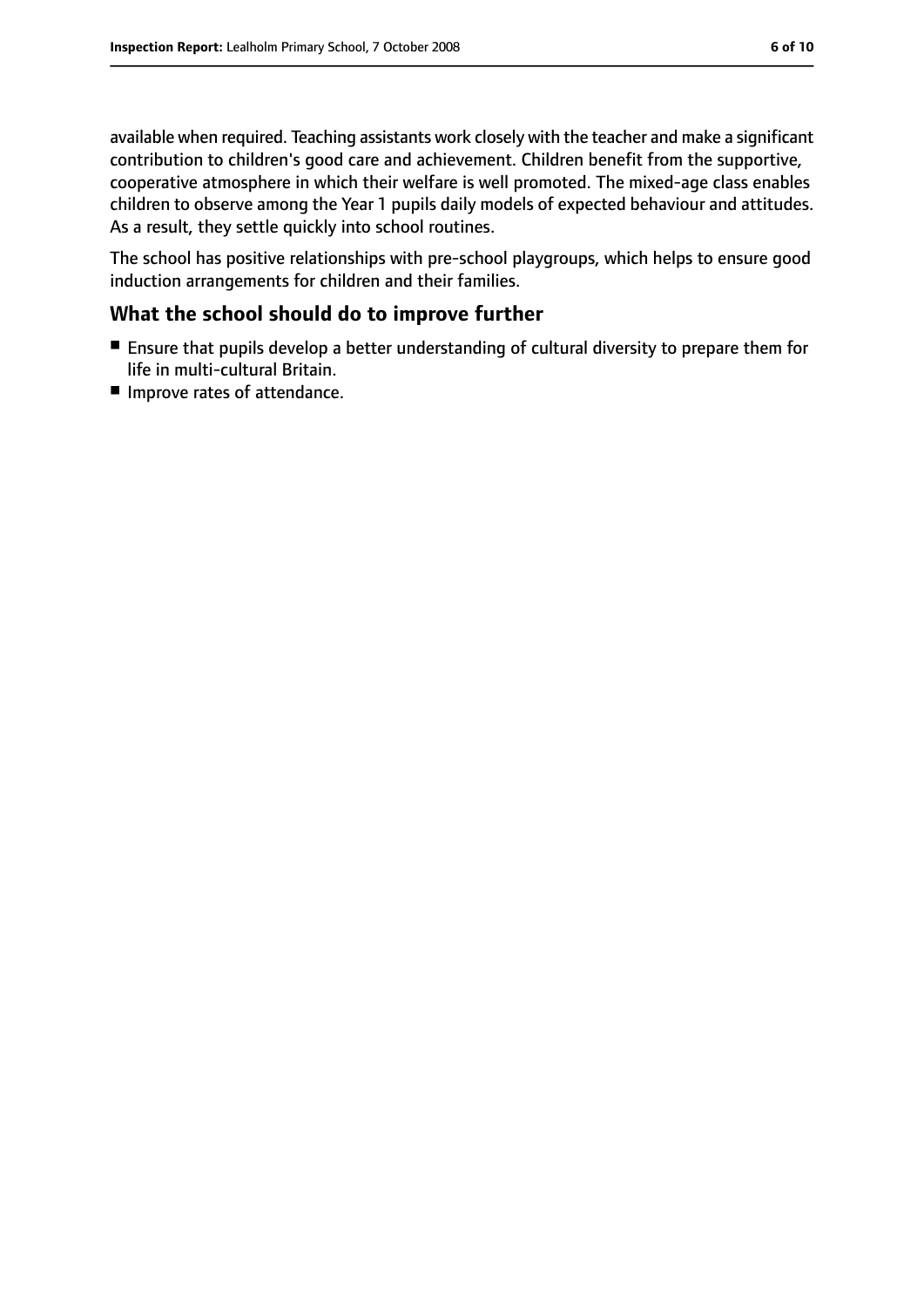**Any complaints about the inspection or the report should be made following the procedures set out in the guidance 'Complaints about school inspection', which is available from Ofsted's website: www.ofsted.gov.uk.**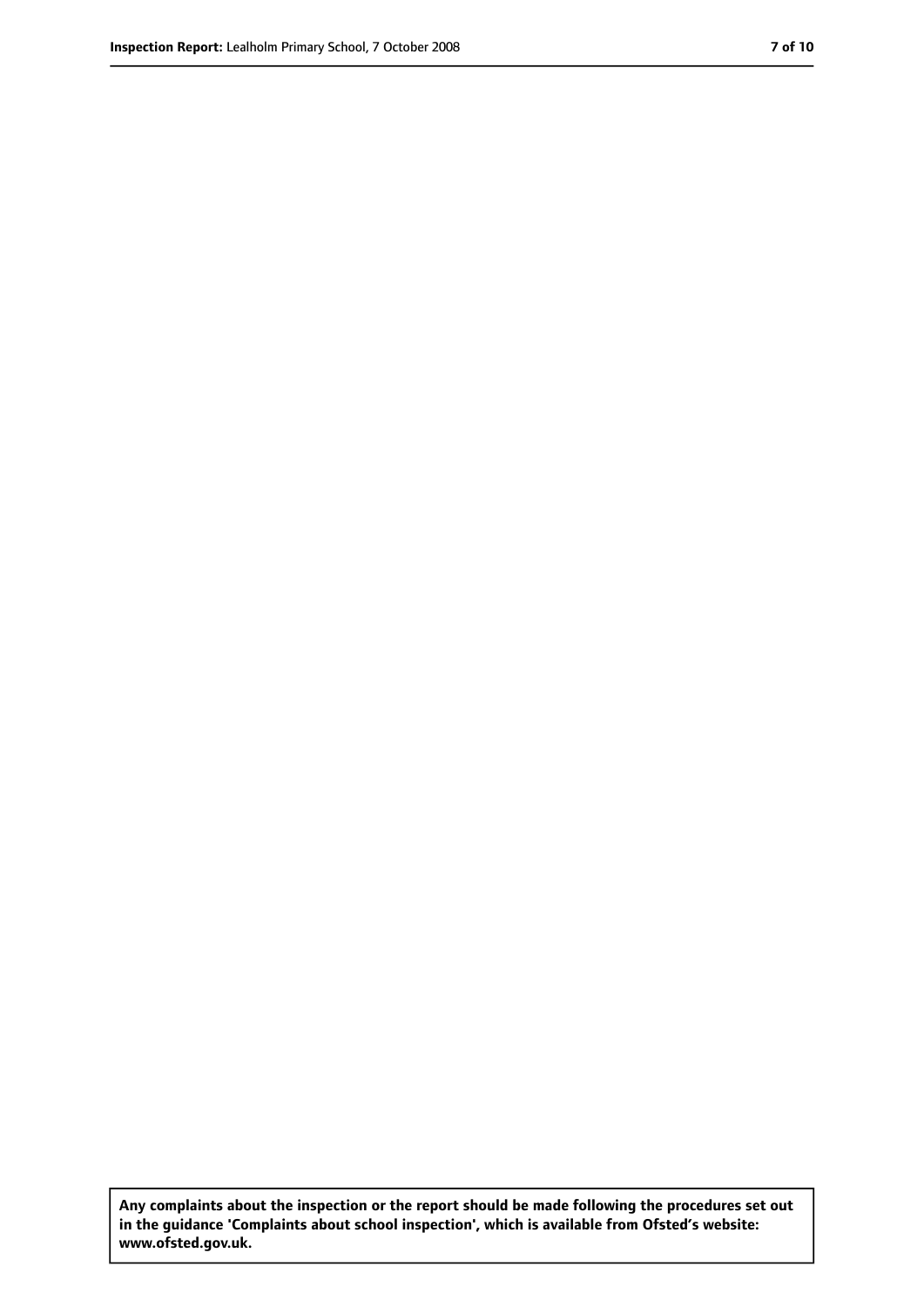# **Inspection judgements**

| \ Key to judgements: grade 1 is outstanding, grade 2 good, grade 3 satisfactory, and | <b>School</b>  |
|--------------------------------------------------------------------------------------|----------------|
| arade 4 inadequate                                                                   | <b>Overall</b> |

#### **Overall effectiveness**

| How effective, efficient and inclusive is the provision of<br>education, integrated care and any extended services in meeting the<br>needs of learners? |     |
|---------------------------------------------------------------------------------------------------------------------------------------------------------|-----|
| Effective steps have been taken to promote improvement since the last<br>inspection                                                                     | Yes |
| How well does the school work in partnership with others to promote learners'<br>well being?                                                            |     |
| The capacity to make any necessary improvements                                                                                                         |     |

## **Effectiveness of the Early Years Foundation Stage**

| How effective is the provision in meeting the needs of children in the<br>l EYFS?            |  |
|----------------------------------------------------------------------------------------------|--|
| How well do children in the EYFS achieve?                                                    |  |
| How good are the overall personal development and well-being of the children<br>in the EYFS? |  |
| How effectively are children in the EYFS helped to learn and develop?                        |  |
| How effectively is the welfare of children in the EYFS promoted?                             |  |
| How effectively is provision in the EYFS led and managed?                                    |  |

#### **Achievement and standards**

| How well do learners achieve?                                                                               |  |
|-------------------------------------------------------------------------------------------------------------|--|
| The standards <sup>1</sup> reached by learners                                                              |  |
| How well learners make progress, taking account of any significant variations<br>between groups of learners |  |
| How well learners with learning difficulties and/or disabilities make progress                              |  |

#### **Annex A**

<sup>&</sup>lt;sup>1</sup>Grade 1 - Exceptionally and consistently high; Grade 2 - Generally above average with none significantly below average; Grade 3 - Broadly average to below average; Grade 4 - Exceptionally low.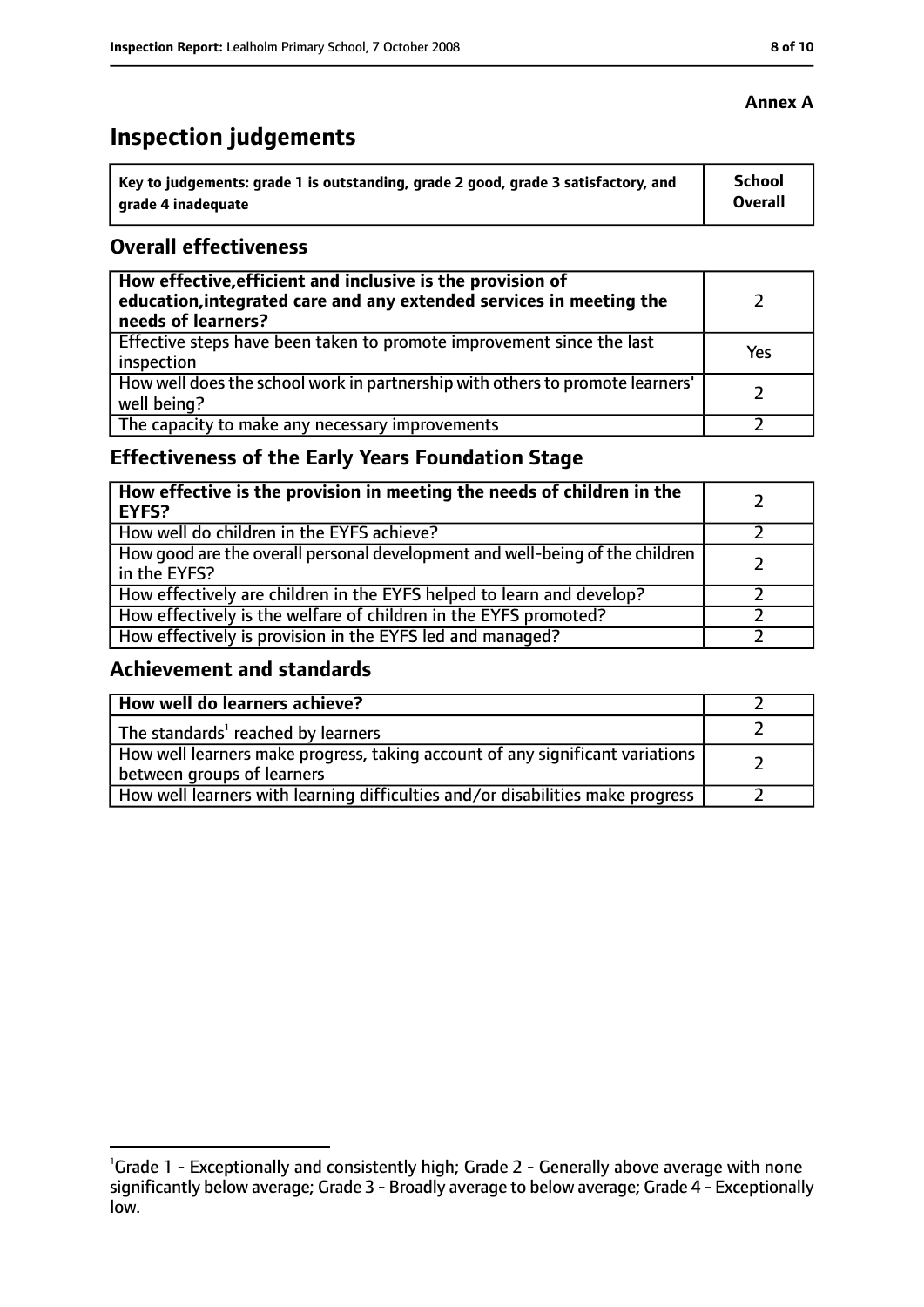## **Personal development and well-being**

| How good are the overall personal development and well-being of the<br>learners?                                 |  |
|------------------------------------------------------------------------------------------------------------------|--|
| The extent of learners' spiritual, moral, social and cultural development                                        |  |
| The extent to which learners adopt healthy lifestyles                                                            |  |
| The extent to which learners adopt safe practices                                                                |  |
| The extent to which learners enjoy their education                                                               |  |
| The attendance of learners                                                                                       |  |
| The behaviour of learners                                                                                        |  |
| The extent to which learners make a positive contribution to the community                                       |  |
| How well learners develop workplace and other skills that will contribute to<br>their future economic well-being |  |

# **The quality of provision**

| How effective are teaching and learning in meeting the full range of<br>learners' needs?              |  |
|-------------------------------------------------------------------------------------------------------|--|
| How well do the curriculum and other activities meet the range of needs and<br>interests of learners? |  |
| How well are learners cared for, quided and supported?                                                |  |

## **Leadership and management**

| How effective are leadership and management in raising achievement<br>and supporting all learners?                                              |     |
|-------------------------------------------------------------------------------------------------------------------------------------------------|-----|
| How effectively leaders and managers at all levels set clear direction leading<br>to improvement and promote high quality of care and education |     |
| How effectively leaders and managers use challenging targets to raise standards                                                                 |     |
| The effectiveness of the school's self-evaluation                                                                                               |     |
| How well equality of opportunity is promoted and discrimination eliminated                                                                      |     |
| How well does the school contribute to community cohesion?                                                                                      |     |
| How effectively and efficiently resources, including staff, are deployed to<br>achieve value for money                                          |     |
| The extent to which governors and other supervisory boards discharge their<br>responsibilities                                                  |     |
| Do procedures for safeguarding learners meet current government<br>requirements?                                                                | Yes |
| Does this school require special measures?                                                                                                      | No  |
| Does this school require a notice to improve?                                                                                                   | No  |